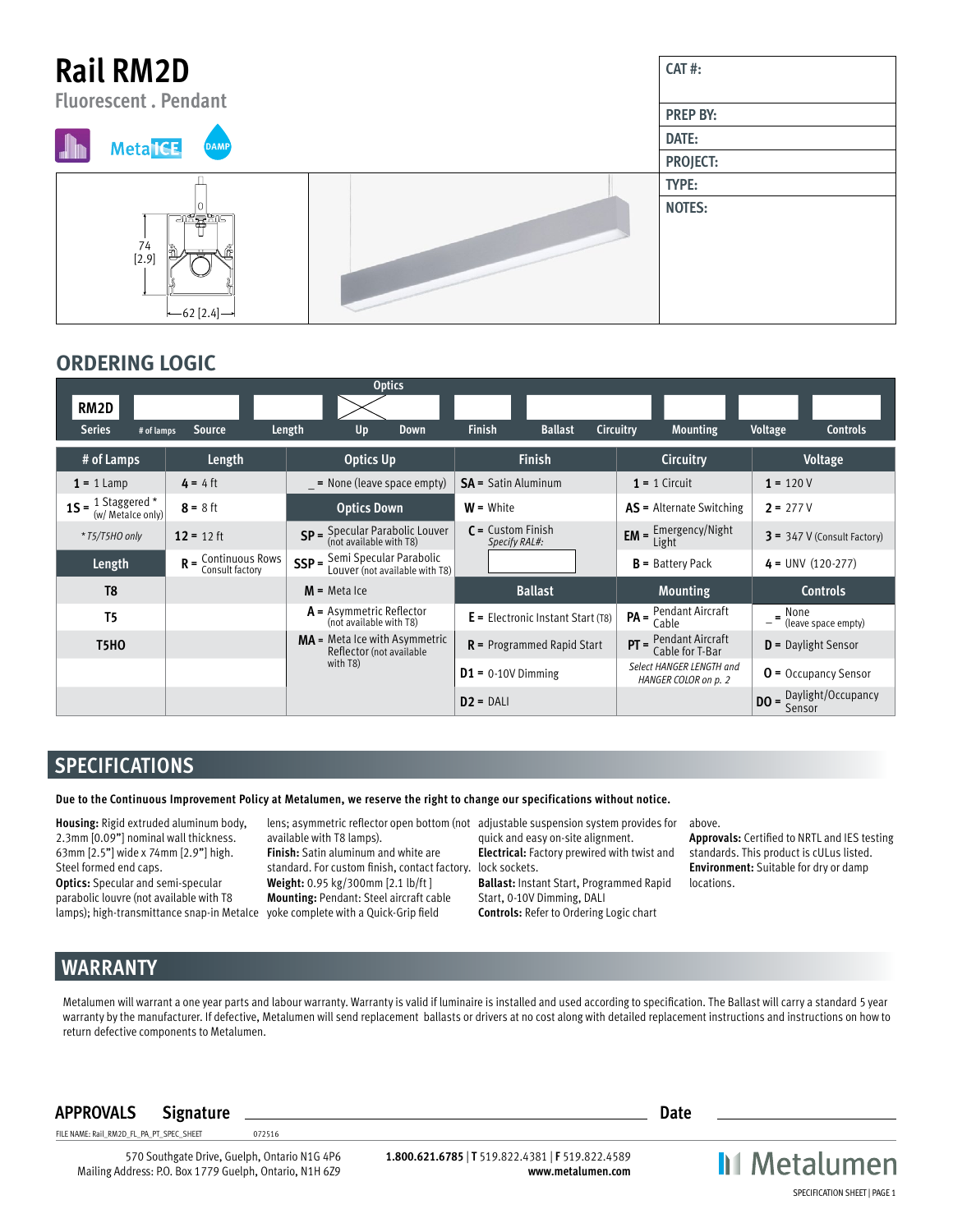## **FEATURES**



COMMERCIAL // Commercial Lighting - With over 30 years of successful architectural lighting,

providing unique concept and installation solutions has become second nature. Metalumen's Start to End Development Process results in unique performance, design and architectural requirements from concept through implementation.

Metalumen's Lighting Solutions have been applied to customer projects requiring: high profile architectural installations; improved energy efficiency; retrofit installations; unique installations. Metalumen can provide top-quality innovative fixtures when and where they are needed and, at the same time, allow the customer to determine their level of involvement in

Metalumen's Start to End Development Process.

Meta<sup>1</sup>CE META ICE is a smooth Continuum Optical System with a 91% transmission rate that creates smooth subdued lighting with no source imagery. Meta Ice is a premium lensing optic unique to Metalumen but coupled

with a high performance side kicking specular reflector to maximize the lumens from the source creating an unparalleled lumen delivery.



## **HANGERS**



FILE NAME: Rail\_RM2D\_FL\_PA\_PT\_SPEC\_SHEET 072516